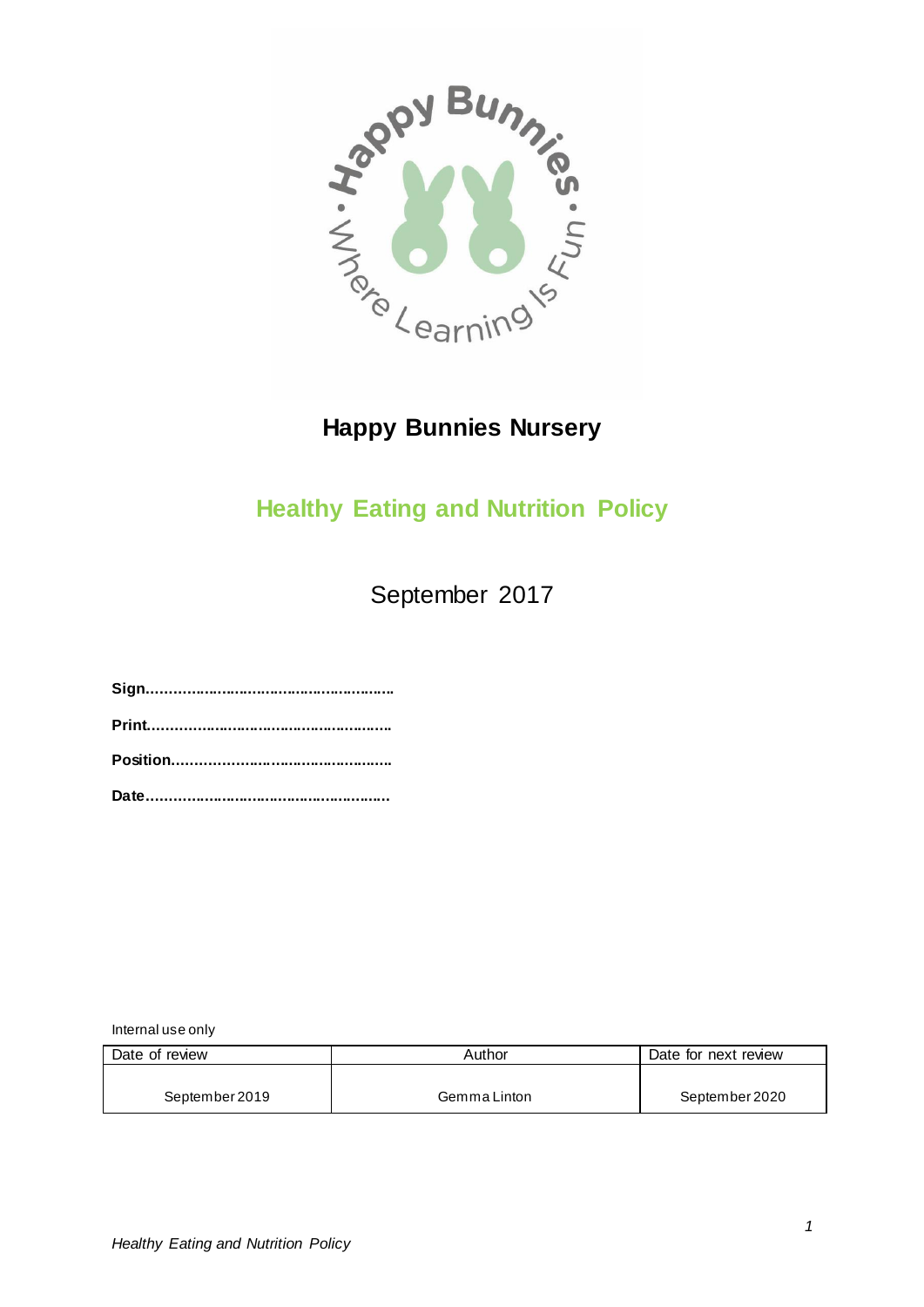## **Food, drink and Healthy Eating**

At Happy Bunnies Nursery we believe that mealtimes should be happy, social occasions for children and staff alike. We promote shared, enjoyable positive interactions at these times.

We are committed to offering children healthy, nutritious and balanced meals and snacks which meet individual needs and requirements.

We will ensure that:

- A balanced and healthy breakfast, midday meal, tea and two daily snacks are provided for children attending a full day at the nursery
- Menus are planned in advance, rotated regularly and reflect cultural diversity and variation. These are displayed for children and parents to view
- We provide nutritious food at all snack and meal times, avoiding large quantities of fat, sugar, salt and artificial additives, preservatives and colourings
- Menus include servings of fresh fruit and vegetables every day
- Parents and children are involved in menu planning
- Fresh drinking water is always available and accessible. It is frequently offered to children and babies and intake is monitored. In hot weather staff will encourage children to drink more water to keep them hydrated
- Individual dietary requirements are respected. We gather information from parents regarding their children's dietary needs, including any special dietary requirements, preferences and food allergies that a child has and any special health requirements, before a child starts or joins the nursery. Where appropriate we will carry out a risk assessment in the case of allergies and work alongside parents to put into place an individual dietary plan for their child
- We give careful consideration to seating to avoid cross contamination of food from child to child. Where appropriate an adult will sit with children during meals to ensure safety and minimise risks. Where appropriate, age/stage discussions will also take place with all children about allergies and potential risks to make them aware of the dangers of sharing certain foods
- Staff show sensitivity in providing for children's diets and allergies. They do not use a child's diet or allergy as a label for the child, or make a child feel singled out because of her/his diet or allergy
- Staff set a good example and eat with the children and show good table manners. Meal and snack times are organised so that they are social occasions in which children and staff participate in small groups. During meals and snack times children are encouraged to use their manners and say 'please' and 'thank you' and conversation is encouraged
- Staff use meal and snack times to help children to develop independence through making choices, serving food and drink, and feeding themselves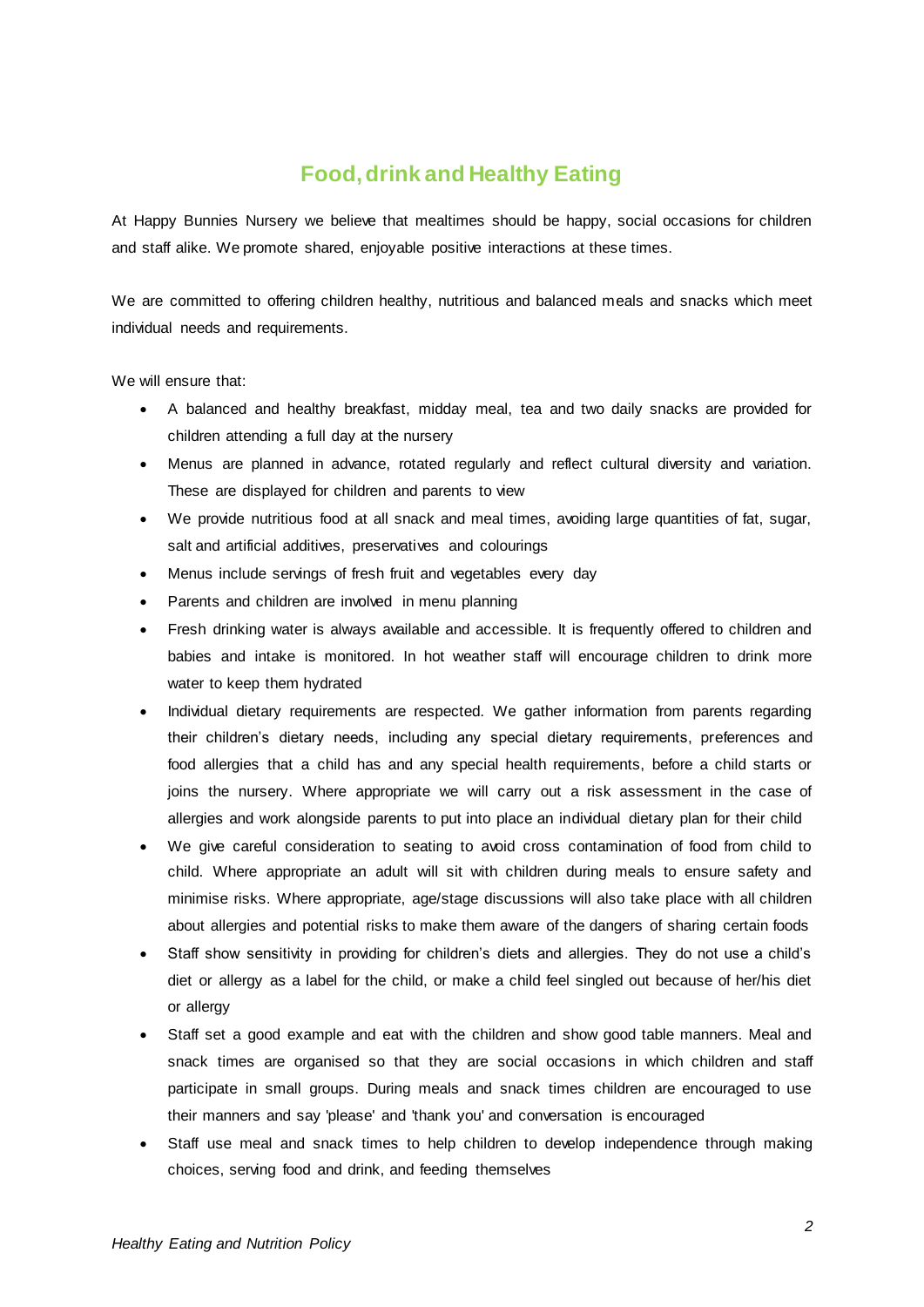- Staff support children to make healthy choices and understand the need for healthy eating
- We provide foods from the diet of each of the children's cultural backgrounds, providing children with familiar foods and introducing them to new ones.
- Cultural differences in eating habits are respected
- Any child who shows signs of distress at being faced with a meal he/she does not like will have his/her food removed without any fuss. If a child does not finish his/her first course, he/she will still be given a helping of dessert
- Children not on special diets are encouraged to eat a small piece of everything
- Children who refuse to eat at the mealtime are offered food later in the day
- Children are given time to eat at their own pace and not rushed
- Quantities offered take account of the ages of the children being catered for in line with recommended portion sizes for babies and young children
- We promote positive attitudes to healthy eating through play opportunities and discussions
- The nursery provides parents with daily information of feeding routines for all children
- No child is ever left alone when eating/drinking to minimise the risk of choking
- We will sometimes celebrate special occasions such as birthdays with the occasional treat of foods such as cake, sweets or biscuits. These will be given at mealtimes to prevent tooth decay and not spoil the child's appetite.
- We do allow parents to bring in cakes on special occasions. We allow cakes that have been purchased and not home made. We ensure that all food brought in from parents meets the above and health and safety requirements and ingredients that are listed within the Food Information for Consumers (FIR) 2014 and detailed in the allergens policy and procedure
- All staff who prepare and handle food are competent to do so and receive training in food hygiene which is updated every three years
- In the very unlikely event of any food poisoning affecting two or more children on the premises, whether or not this may arise from food offered at the nursery, we will inform Ofsted as soon as reasonably practical and in all cases within 14 days. We will also inform the relevant health agencies and follow any advice given.

## **Baby Feeding Equipment**

When babies/children are left in our care, we understand that it is paramount that we provide the highest quality care for our children. Standards of cleanliness and sterilisation have to be nothing other than excellent at all times. The team follows these steps at all times to prevent infection, illness or contamination.

Infant feeding utensils (bottles and teats), teething aids and dummies must be decontaminated between uses by boiling or by using a suitable disinfectant product